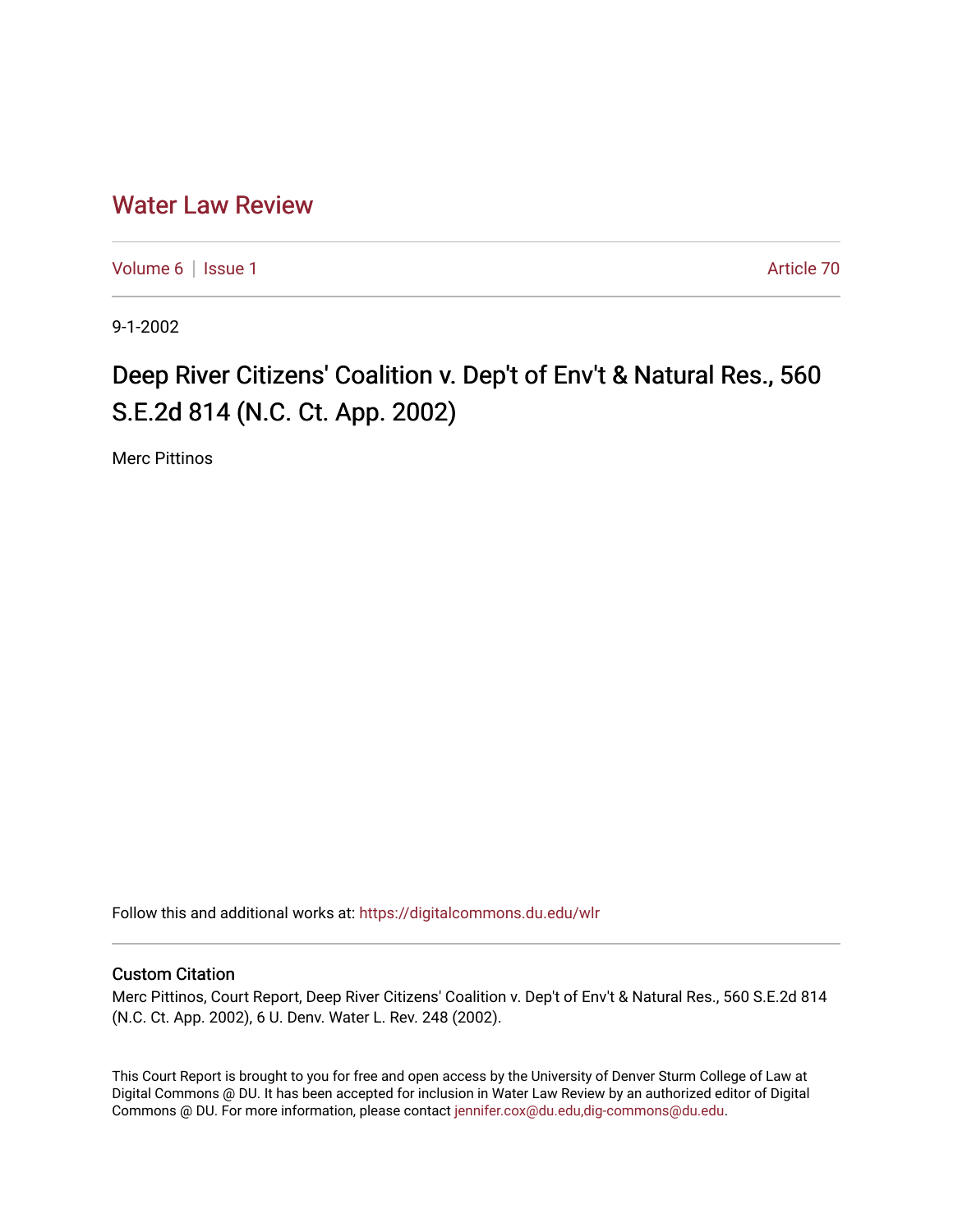its standing in this case. In assessing this claim, the court stated it must first determine if any property is riparian in nature, and then determine the extent to which Saunders County demonstrated this right. Based on the evidence, the court concluded at least some of the county's property did have water flowing over or along its borders, and was, therefore, riparian in nature. However, the court then agreed with the NDNR's finding that Saunders County failed to make these riparian rights relevant to the instant case by neglecting to prove any manner in which the District's granted water rights would harm those of the county.

Lastly, Saunders County argued it granted the District a construction permit stipulating the District would supply water to areas of Saunders County on a cost basis, as permitted by law. Again, Saunders County was insufficient in making this fact relevant to the instant case. The court stated the county did not provide any basis for how this contractual clause should warrant standing to challenge the legality of the District's applications for water rights it the county. Once more, the court found the evidence adequately supported NDNR in rejecting Saunders County's argument for standing based upon this construction contract, and was not arbitrary, capricious, or unreasonable.

*Jessica L. Grether*

## **NORTH CAROLINA**

Deep River Citizens' Coalition **v.** Dep't of Env't **&** Natural **Res., 560 S.E.2d 814 (N.C. Ct. App. 2002)** (holding trial court's failure to state both whether it used a de novo or whole record standard of review, and the extent to which the court applied either standard to each issue raised, precluded appellate review of decision).

Deep River Citizens' Coalition ("DRCC") challenged the Piedmont Triad Regional Water Authority ("Water Authority") petition to the North Carolina Environmental Management Commission ("EMC"). Once EMC issued a final decision, DRCC appealed this final decision to the Wake County Superior Court. The court upheld the agency's final decision. DRCC appealed to the North Carolina Court of Appeals, claiming the trial court erred by not reviewing EMC's decision under a de novo standard of review. The Court of Appeals reversed and remanded the case, ordering the trial court to advance its own characterization of the issues and delineate the standards of review for each issue presented.

For over a decade, the Water Authority sought to build a water supply reservoir on the Deep River, located in eastern North Carolina. In 1988, the Water Authority sought EMC's approval to purchase land